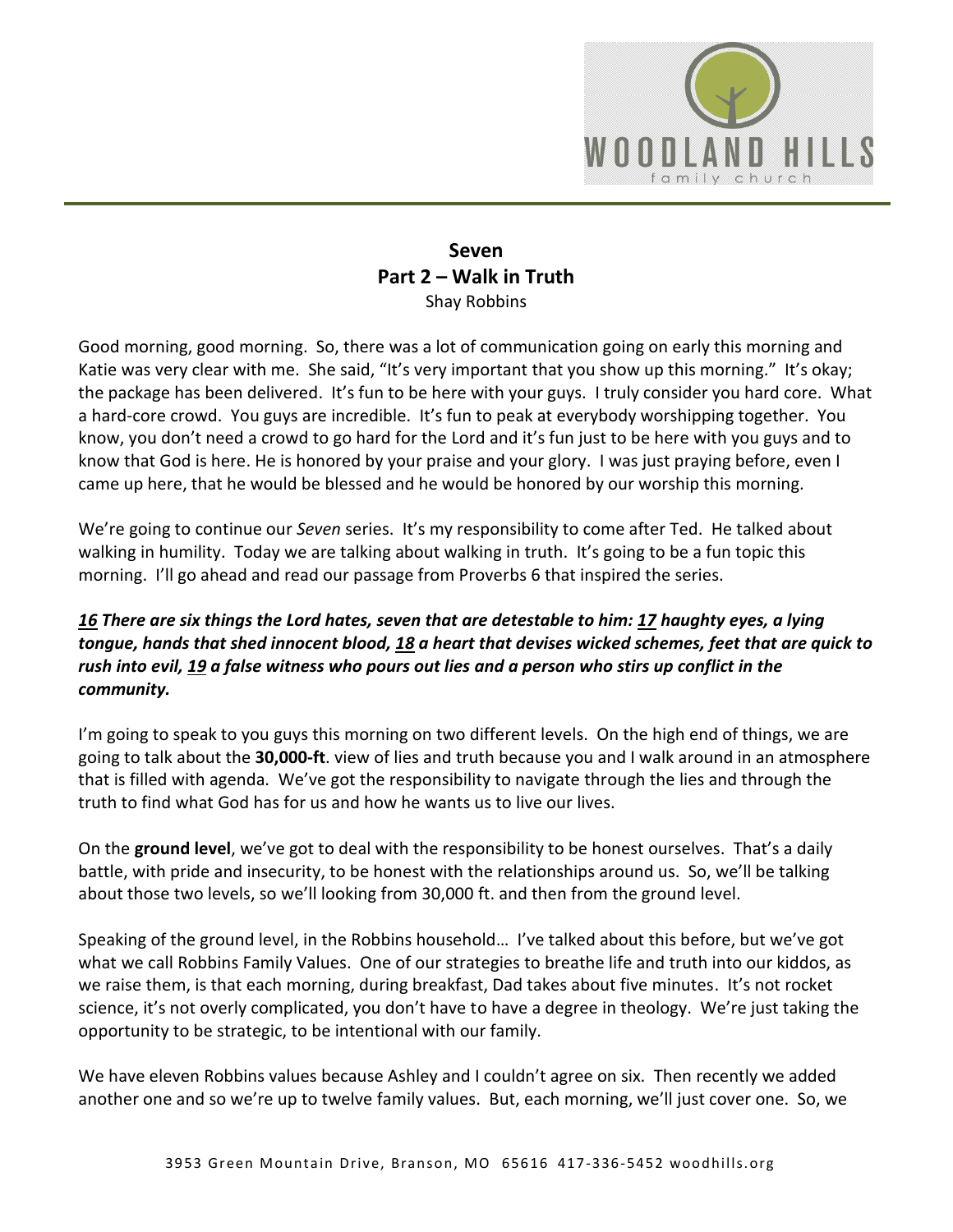want to be an "I'm third" family. We've got the Robbins stick together, we play hard and work hard, we do our best, but we aren't afraid to make mistakes. One of the ones that we are constantly talking about in our home is that Robbins are truth tellers.

It's been an issue, specifically with one of our kids that has a really hard with lying because she doesn't like to be wrong. She just has a really hard time admitting when she makes a mistake and so she's very susceptible to lie so she doesn't have to come face to face with her own failures. So, in those little conversations, we talk about how when we fail to tell the truth, we lose the honor and the trust that has been given to us. So, we give trust freely in our home and then we can lose it. So, rather than earning trust, we give it, but you do have the ability to lose trust, so we process through that conversation on a regular basis in the Robbins household.

One of the verses we go to when we talk about Robbins being truth tellers is this from Proverbs 12. *[22](https://www.studylight.org/desk/?q=pr%2012:22&t1=en_niv&sr=1) The Lord detests lying lips, but he delights in people who are trustworthy.* So, it's important for us to understand that God actually hates lying; he detests it. Elsewhere in scripture, it is described as an abomination. He hates lying. So, from the 30,000-ft. level…

The other day, it was probably two weeks ago. It was during our Christmas break… We had an awesome Christmas break and really enjoyed time together as a family. One of our family values is work hard/play hard, so we teach the kids to do chores and help out with the family. In the evenings, Ashley and I will always divide and conquer. One will clean up the atomic bomb that is the dinner explosion. I mean it's just unbelievable. It's on the walls and the floor; it's everywhere. One parent will stick around with the older kids and they'll clean up the kitchen and then the other parent will take the littles and have bath time, and then we switch.

This evening, I had the bigs and Belle and Knox took out the garbage for me. It was actually a Thursday night, so on Friday morning, we have to have the garbage pushed out. We send them in twos to push the old green container to the top of the driveway to put it out by the road. They go on their little chore and they take out the last bit of garbage and push that up there. They come squealing back in.

I'm cleaning up in the kitchen and I hear Belle say, "Oh, that was so scary!"

I looked at them like, "Why was that scary?"

She said, "Because I'm scared of the dark."

I said, "Well, why are you scared of the dark?"

She said, "Because the devil is in the dark."

And I said, "Belle…" This is where, growing up with a preacher, things might sound a little bit different, okay? But, I hear her say that and I said, "Oh, but, Belle, Knox, Jesus is the light of the world. There is no darkness in him. And you are a city on a hill. Let your light so shine before men that they may see your good works and glorify your God in heaven."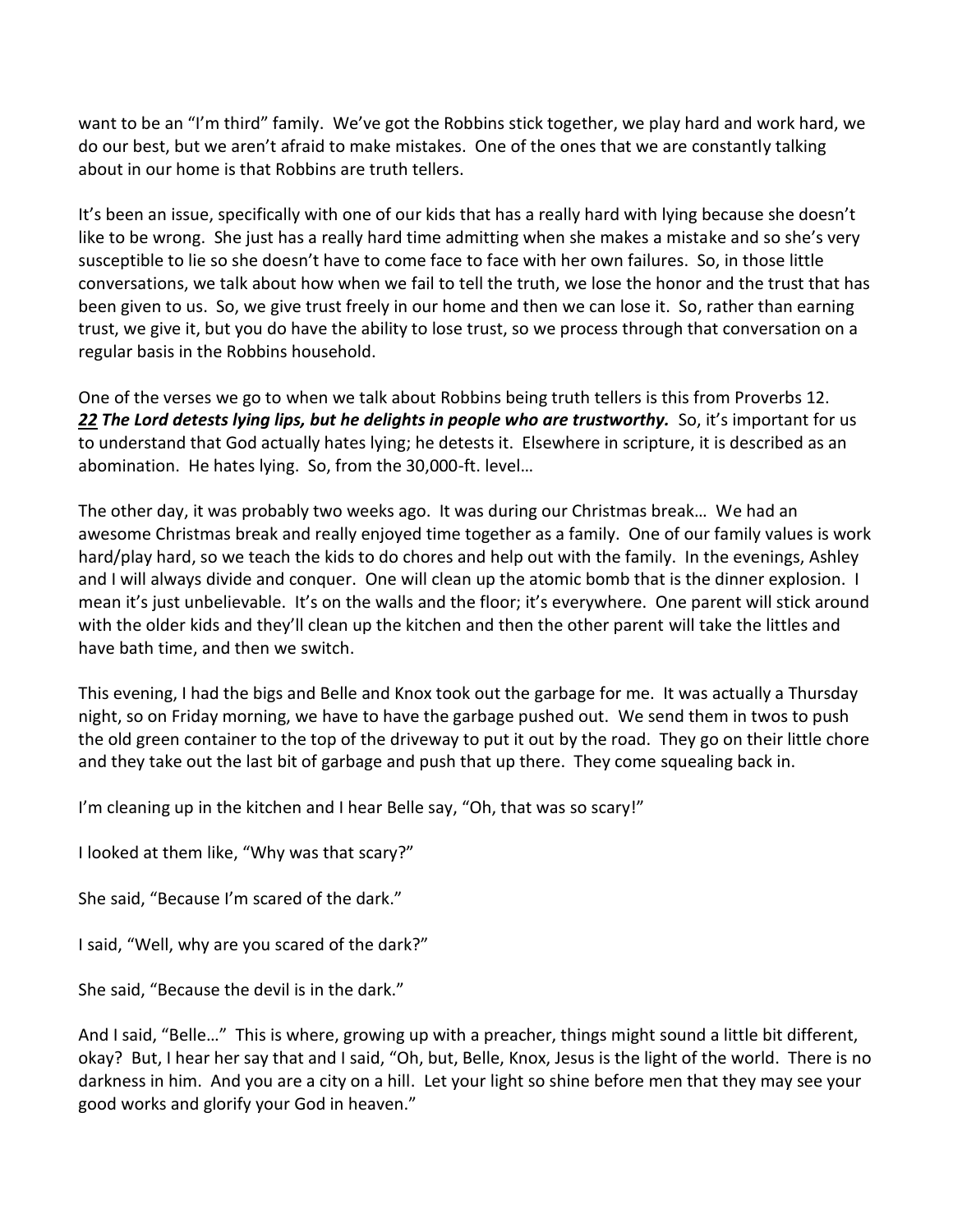I saw their little spirits perk up, so the preacher really… I've got a receptive audience here, so I start going hard. I told them, "You've got the name of Jesus! You can call on the name of Jesus, the most mighty name of all names! Jesus dwells in you and when you walk into the darkness, you've got nothing to be afraid of because at the name of Jesus, every knee will bow and every tongue will confess that is in heaven, on earth, and under the earth! That all the earth may know that Jesus is the king!"

At this point, Belle and Knox, who are so scared of the dark, are jumping up and down in the kitchen. I just imagine… I'm screaming at this point. My wife is probably washing up the kids, wondering how in the world does this have anything to do with cleaning up the kitchen. I'm screaming "Holy, holy, holy is the Lord God Almighty!" We officially overcame our fear of the dark that night.

It's a funny illustration, but it's just so true that when they went into the darkness… One of the lies that the devil wants to spin into our lives is he wants us to think that when we're afraid or when we can't see Him or when we're walking through a hard time or when we're scared in the dark, God isn't there. But, we know that isn't truth. That is a lie. So, there was no reason for Knox and Belle to be afraid as they took the garbage out. But, there was a little lie that was seeded in their heart and it caused that fear to well up in their heart.

As we talk about truth and lies, I use two childish examples, but the reality is that the battle of truth and lies is not a childish thing at all. As I mentioned before, you and I move through an atmosphere that is filled with agenda and the enemy is moving against us to twist and pervert our perspective in hopes of drawing us off course, in hopes of bringing us to destruction. So, this conversation is so important.

We're actually going to address three questions this morning on this topic. 1) Why is the truth so important? 2) What do we need to be aware of? 3) How do we walk in truth? How does that look practically?

**Why is the truth so important?** Sometimes, I think we give the devil too much credit and then other times, I think we give him too little credit. We live in a nation that was founded on Judaeo Christian values. And the Judaeo Christian value system stands on a rock. There is such thing as what we call absolute truth. It comes from the scripture and so there is clearly a right and a wrong.

But, as our nation as progressed, we are now living in what's called a post-Christian culture where secularism has overtaken traditional Judaeo Christian values. With secularism, in that way of thinking, truth is a moving target; it varies from person to person. As we are raising kids and we're personally navigating this every-changing atmosphere, it's incredibly important that we don't stand on society's values, but we stand on the values and the truth that we find in God and God alone.The ante has been upped. In the last days, you can only expect for it to become more and more difficult to stand upon truth, so we've got to fight for that in our lives.

I want to take you to the scripture and you're going to see how relevant the scripture is 2,000 years later. This was literally written 2,000 years ago. In Romans 1, Paul was writing, and he was talking about pagans, about Gentiles who had no faith in Jesus. He said*, [25](https://www.studylight.org/desk/?q=ro%201:25&t1=en_niv&sr=1) They exchanged the truth about God for a lie, and worshiped and served created things rather than the Creator—who is forever praised. Amen.*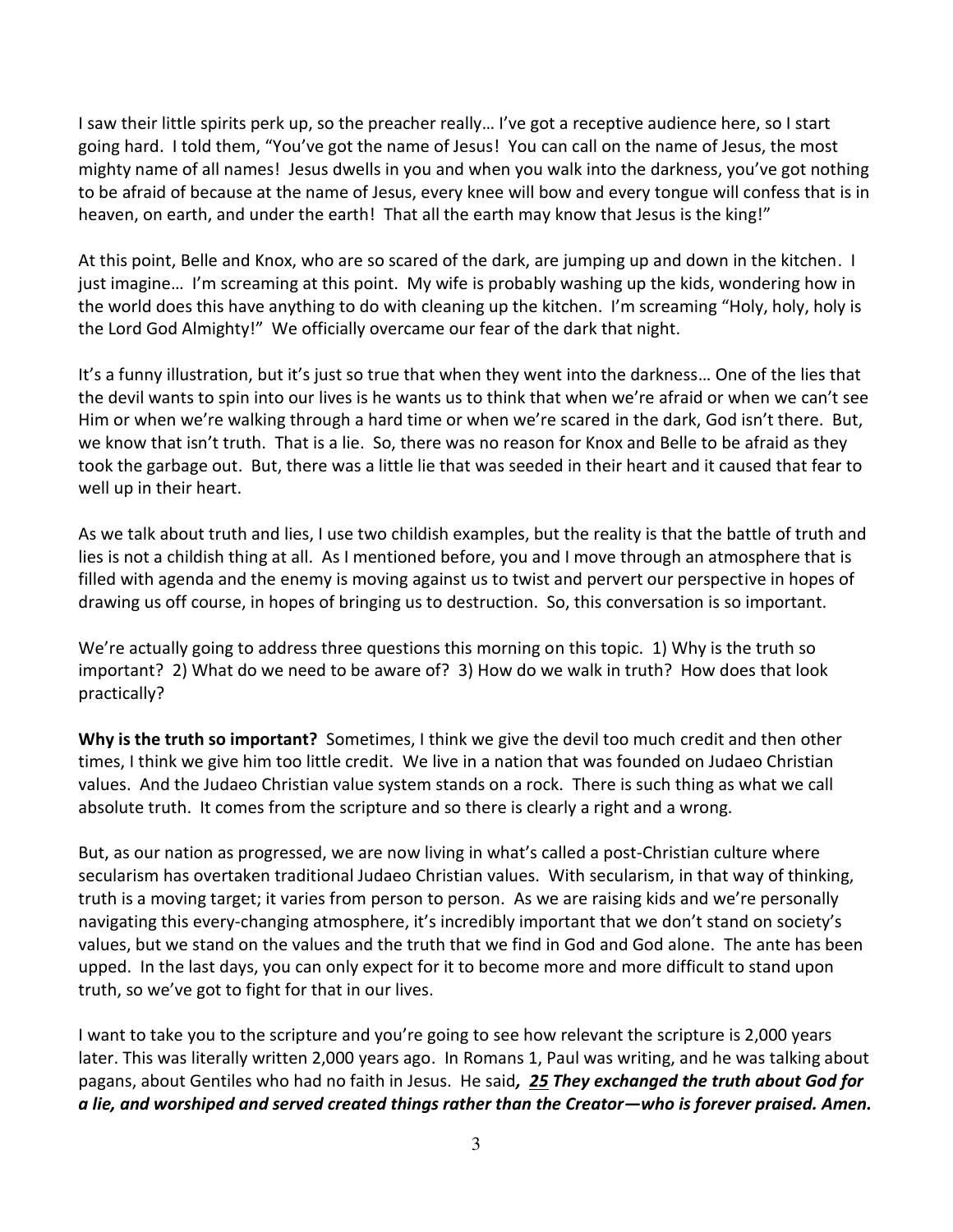Do you see that? Does that seem relevant to you in the world that we're living in? They exchanged the truth of God for a lie and worshiped and served the creature rather than the Creator.

In our personal responsivity on the **ground floor**, it's important that we understand this principle that **when we produce lies, we worship and serve ourselves**. Do you see how that works? So, when you find yourself in a situation where if you compromise the truth, it is going to, at least initially, benefit you. Short term vision tells me if I can get what I want, it's going to work out better for me. We run into those decisions on a daily basis. We need to understand that when we make that decision, that little compromise, it might even be a white lie or a bending of the truth or a manipulation of how truth is presented, what we're doing is worshiping and serving ourselves. I don't know about you, but when I am sober and honest with myself, I realize that I am a lousy God. I don't want to be the God of my life.

Now, let's go to the **30,000-ft. level**. **When we believe lies, we worship and serve false gods**. That's what happened in that Roman context. An overarching message, a lie was spread and for those who chose to buy into it, they found themselves doing something that was very dangerous, and they found themselves worshiping and serving false gods.

Now, either way is bad news because ultimately both situations end up in idolatry. Whether it's on the ground level and I am the one who is producing the lies, or it's from the 30,000-ft. level where I'm believing in lies. Either ways, it amounts to idolatry.

So, why is truth so important? I want to take you to the Ten Commandments and see what the scripture says. The first commandment is that you shouldn't have any other God before Him. There is one true God. Then the second commandment is this: "*You shall not make for yourself an idol or any likeness of what is in heaven above or on the earth beneath or in the water under the earth. You shall not worship them or serve them; for I the Lord your God, am a jealous God, visiting he iniquity of the fathers on the children, on the third and fourth generation of those who hate me.*.."

So, you see right there the consequences of believing lies and buying into them and finding yourself to be a worshiper of anything other than the one true God, that sin, will then fall upon the generations that follow you to the third and fourth generation. What that tells us is that God is serious about idolatry. He is a jealous God. He is full of wrath when we fall off course and we worship false gods.

But, watch this. On the other end of the spectrum, his love and his kindness and his goodness is as great as his wrath. Watch this. *…but showing loving kindness to thousands, to those who love me and keep my commandments.* That *loving kindness* is such a cool word. It's the word *hesed*. It's a Hebrew word that's found throughout the Old Testament. It's a love that keeps giving and giving and giving and giving. It never stops. What that tells me is that if I love God and I keep his commandments, he's a God that wants to shower me with loving kindness.

Here's the principle that comes out of that: **We walk in truth when we love God and we keep his commandments**. I want to show you how when we twist that understanding, how far off course we can get. Just a minor tweak of the truth can bring us so far off course that it changes our belief and our faith in a loving God.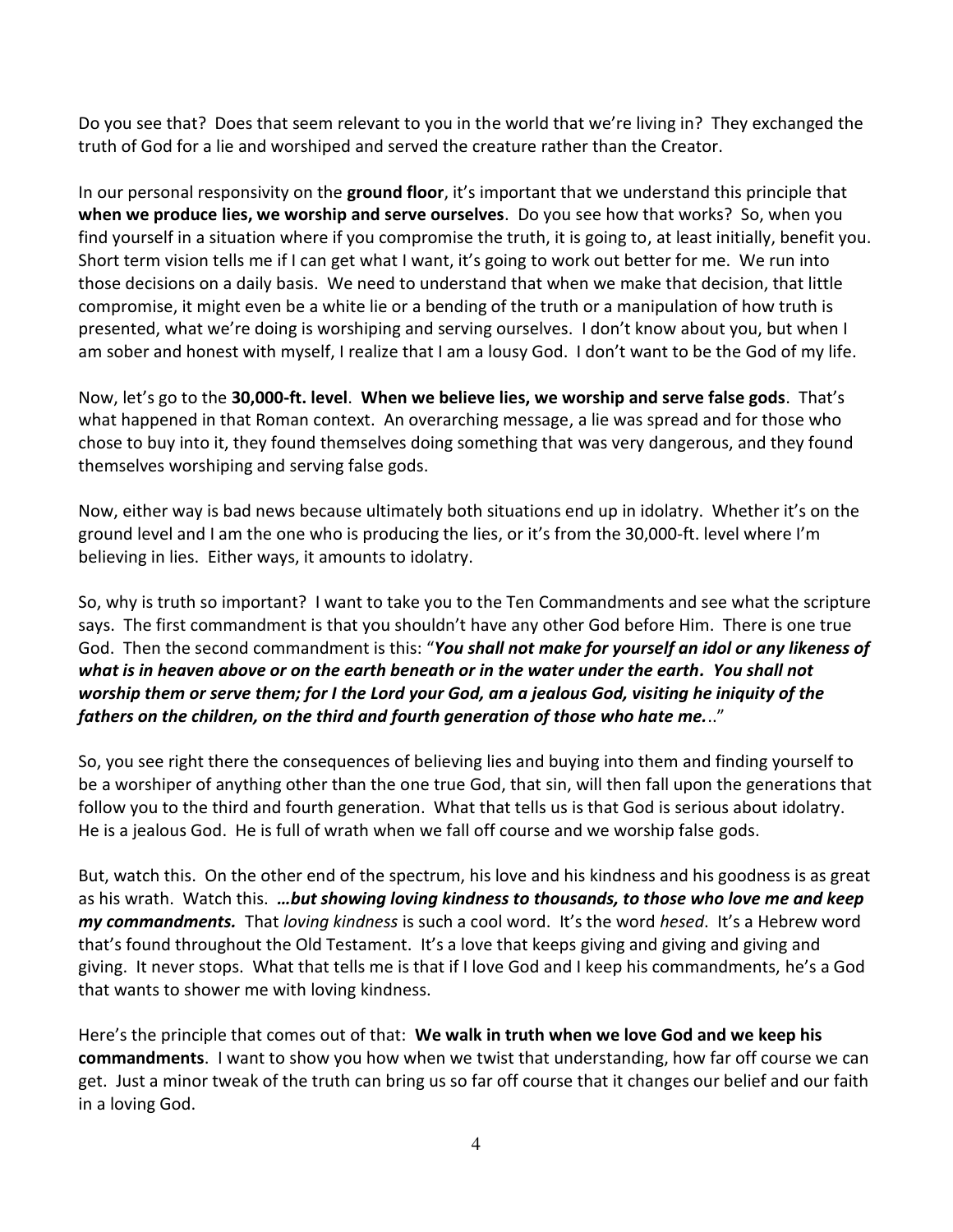I just had this kind of a revelation within the last month and I've thought a lot about it since then. But, it's this idea of a **faith of abstinence versus a faith of abundance**. One is true and the other one is a lie. My perception as a young man of Christian faith was a faith of abstinence. So, as I considered going all in in the faith, my perception was that it was going to be a loss. I wasn't going to be able to do all the things that I wanted to do. I was going to lose popularity. I was going to lose out on relationships. I was going to lose out on things that looked fun, things that felt good. It was a loss all the way across the board. If I was going to follow Jesus, it would be a faith of abstinence, where things were taken from me.

But, then I discovered the truth that following Jesus isn't a faith of abstinence, rather it's a faith of abundance. In John 10, Jesus said, *[10](https://www.studylight.org/desk/?q=joh%2010:10&t1=en_niv&sr=1) The devil comes only to steal and kill and destroy; I have come that they may have life, and life abundantly.* An abundant life or a faith of abundance is where the God of the universe is a giver. He gives me freedom from my guilt and my shame. He gives me a spiritual gift. He gives me health in relationships. He gives me faith, hope, peace, passion. He gives me meaning. He gives me a sense of belonging. He gives me a new family. It's giving, giving, giving, and his loving kindness. Who is the one who is the taker. It's Satan. He's the one who comes to steal, kill, and destroy. He wants to take that hope. He wants to take that love. He wants to ruin those relationships. He wants to taint my relationship with the Lord. He wants to rob us of eternal salvation.

There was a minor misunderstanding in my theology. For me, the results or the consequences were massive because I made a mess of things for a long time. Ultimately, I am responsible for that, but it was a lie and it was a really subtle lie that I bought into that that made a mess of things in my life.

As Christians who are seeking truth we want to **be aware of the enemy around us**. I've been reading an awesome book by a guy named Jocko Willink. I'm trying to remember what it's called. It's called *Extreme Ownership*. It's a leadership book and the principles are taken… He's a Navy Seal. He's had a decorated career in the military. He took these leadership principles that were tried and tested on the battlefield and he brought them back and now they are applying them to corporate America.

One of the things he talks about is having intelligence on the front end. Being as aware as you possibly can of the enemy and their schemes. When you walk into a situation, there are going to be a lot of unknowns. You can't know what's behind every single door that you're kicking in. But, you're a fool if you don't gather intelligence on the front end and are painstaking to understand who your enemy is and how they work. It's important for us, as Christians, not only to study God, but also to study your enemy to understand how he moves and the way he works.

**What do we need to be aware of?** 1 Peter 5 says this, and it speaks of the character of our enemy. *[8](https://www.studylight.org/desk/?q=1pe%205:8&t1=en_niv&sr=1) Be alert and of sober mind. Your enemy the devil prowls around like a roaring lion looking for someone to devour.* That's his mission. We know that we are in his sights. His goal in all of this is to devour people, to ruin lives, to be a taker.

John 8 says, *[44](https://www.studylight.org/desk/?q=joh%208:44&t1=en_niv&sr=1) "You belong to your father, the devil, and you want to carry out your father's desires. He was a murderer from the beginning, not holding to the truth, for there is no truth in him. When he lies, he speaks his native language, for he is a liar and the father of lies."*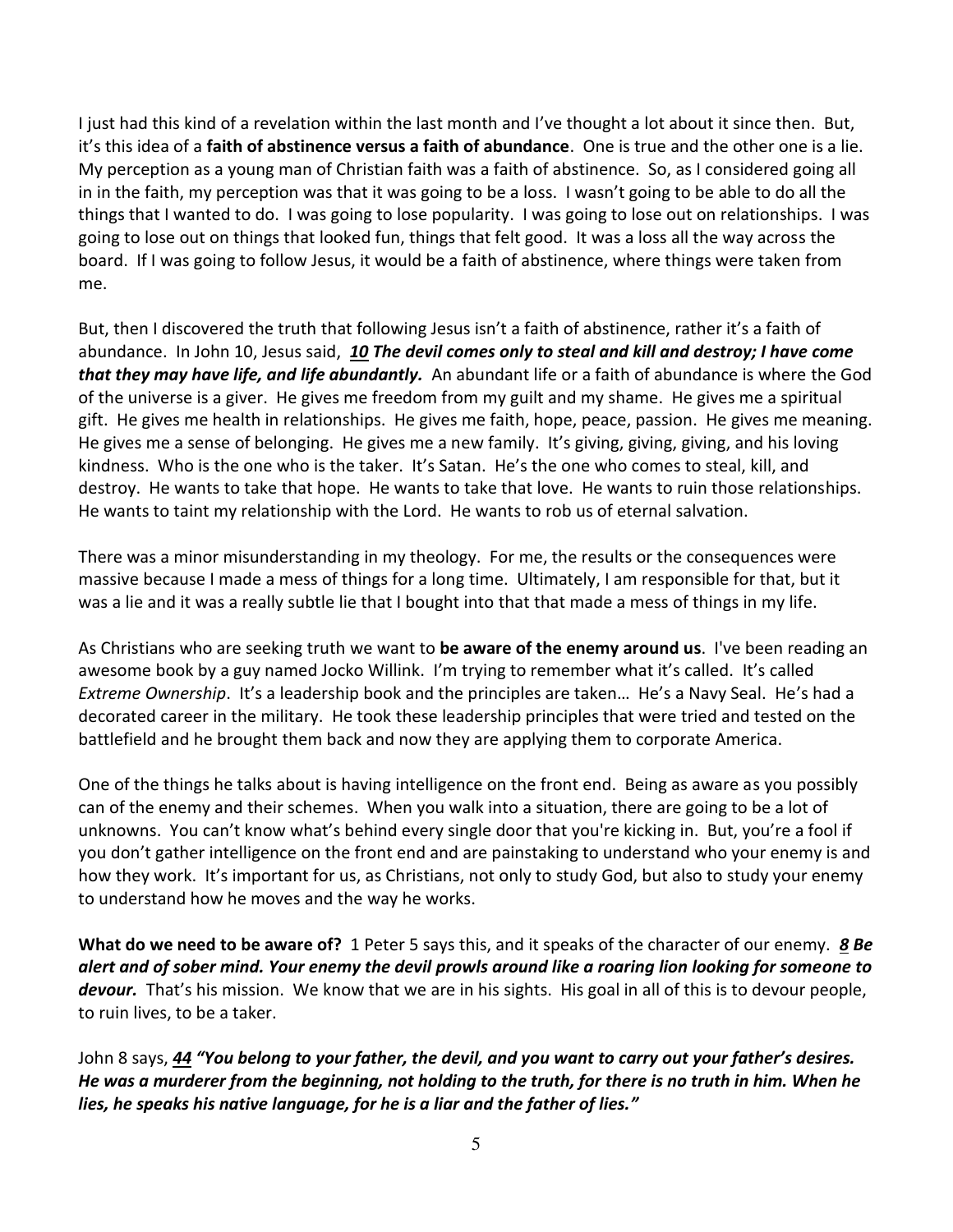Again, we see the character of Satan that there is no truth in him, that he is a liar and, in fact, he is the father of lies. From the very beginning, we see how the enemy works to take people out.

There are two passages and we're not going to dive deeply into them. I'm just going to kind of summarize some of the ways he works that are revealed in the scripture. And what I want to do is put it on you to go to Genesis 3 and Matthew 4 and study it more in depth on your own, to read and ponder on how the enemy works.

In Genesis 3, we've got the very first sin. What Satan does is he goes in the form of serpent and he tempts eve. He causes her to question the character and the goodness of God. He says, "Did God really say…" What happened was he struck a nerve of doubt in Eve. As she began to doubt, then he leveraged her own selfishness to be wise like God, to know what God knows, and to eat that which she was told not to eat. So, initially, he caused her to doubt and then he leveraged her own selfish desires to cause her to cave and to be disobedient to God.

He uses that strategy to this day in our lives and it's super important for us to know where we're susceptible. What's interesting is that each of us has a different story. We've made different mistakes. We were raised in different ways. There are certain things that I might be more susceptible than you are and vice versa. We need to become self-aware to know who we are and where we can get tripped up, where the enemy can find leverage in our life.

In Matthew 4, Jesus, before he starts his public ministry, goes into the wilderness, and fasts for 40 days. On that 40<sup>th</sup> day, the devil came to him and tempted him three different times. In the second temptation in particular he takes him to the top of the temple in Jerusalem. It's really interesting what the enemy did. He stands him up there and tells him to jump off the temple, and then he quotes Psalm 91. He says, "He has given your angles charge to bear you up in their hands lest your foot strike a stone."

Satan actually uses scripture to try and tempt Jesus to play into his hands. What's really interesting is that in the very next verse in Psalm 91, literally the next verse, it says, *You will tread upon the lion and the cobra*. We know that Satan is prowling about like a roaring lion and he showed himself to Eve in the form of a serpent. *You will tread upon the lion and the cobra. The young lion and the serpent, you will trample down*. Literally the very next verse shows the key to our power and victory over Satan himself yet Satan is so audacious that he would proof text, he would pluck one piece of God's truth and he would pull it out of context and he would twist it in order to have is way in our lives. We've got to be aware. What that means is that we've got to know God's word for ourselves. The scripture says to be shrewd as serpents and innocent as doves. We have got to know God's word.

Jesus responded scripture for scripture, but Jesus spoke it in context. *You shall not put your Lord our God to the test*. And that's how we respond. When the enemy moves in your territory and he begins to twist the truth, we've got to be sharp enough and prepared enough to pull out our sword and fight back.

Then the scripture says in James 4, *Resist the devil and he will flee from you*.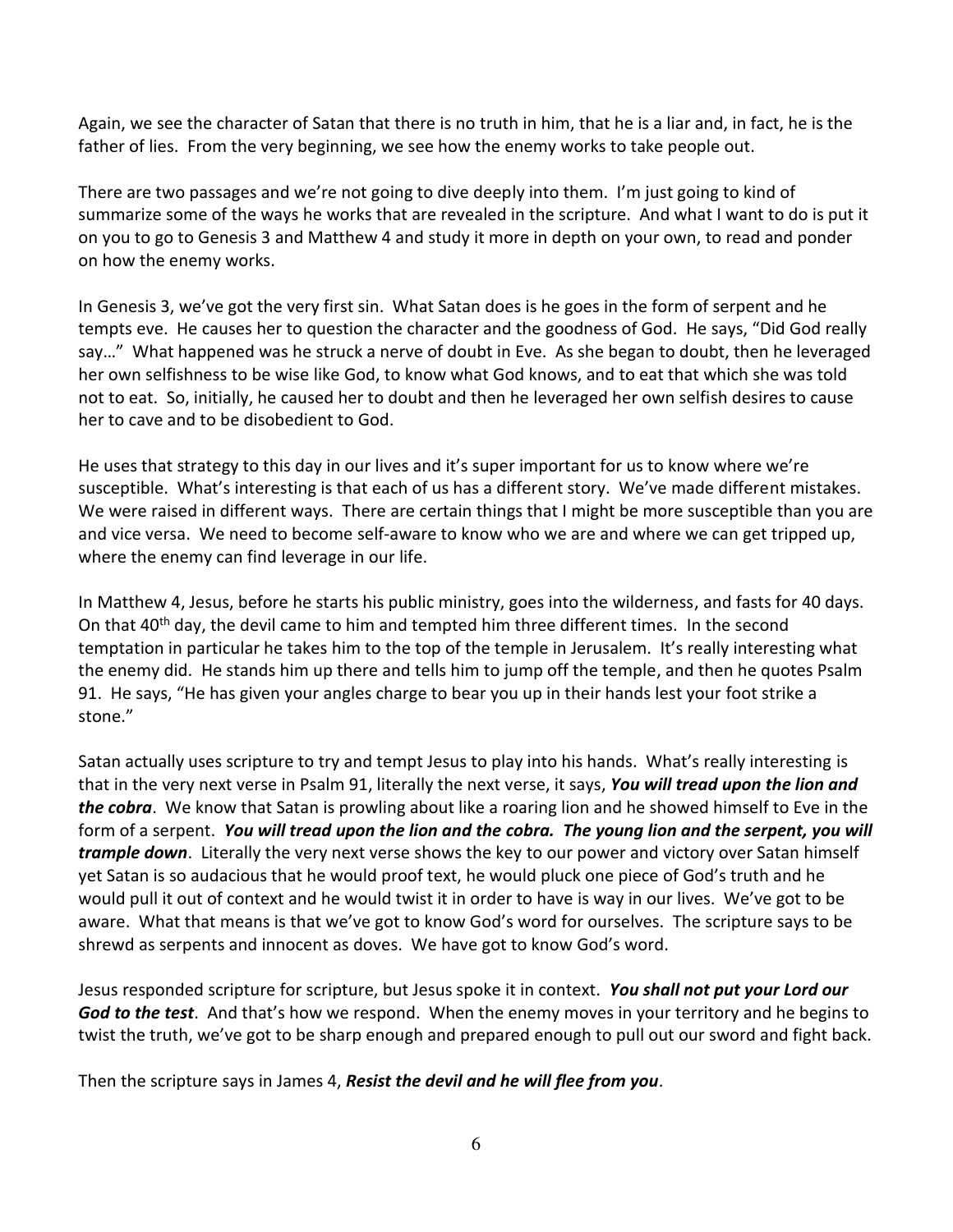**How do we walk in truth?** There are three bullet points in how we practically live this out. The first one is the **gift of the Holy Spirit**. The gift of the Holy Spirit has a number of different rolls in our life. Before you can ever understand God's Word, you've got to have the guidance of the Holy Spirit. I believe that the Bible is black and white, it shows us right from wrong. It shows us how to follow God. It shows us his character. But, we live in a world that's full of gray space. I can't go to the scripture and have it tell me directly how to respond in certain situations or how to speak in this specific conversation or whether I should turn left or right. But, God knew that, so he gave us the Holy Spirit to navigate those gray spaces.

Is the Holy Spirit important? Yes. Is God's word important? Yes. If you're missing one or the other, you are significantly outgunned. They work in tandem. For those of you who don't have a relationship with Jesus, you have no ability to discern the enemy's ways. That's a scary truth that we need to be honest with ourselves about. But, God loves us, and he loves you, and he wants to give you the ability and the strength to find victory in your life, to know right from wrong, truth from lies.

This is how it works. When we confess our sin to God and we admit, "God, I agree with you about my sin. I know that I am wrong, I am broken; there is all kinds of shame and guilt and destruction in my path that gives proof to that. I am ready to surrender my life to you." In that act of confession, we receive the grace of God that comes in the way of forgiveness. When you receive that forgiveness once and for all, the scripture says that you are filled with the Holy Spirit. In other words, God himself then takes up residence in your life.

In John 16, the scripture tells us that the Holy Spirit has many roles, one of them is that the Holy Spirit guides us into all truth. So, as we navigate these gray spaces and we lean into God through prayer and discernment of his Word and relationship with godly counsel around us, the Holy Spirit will help guide us into all truth.

Ashley and I have a contract on our home. We, as the owners, have to provide full disclosure to our buyers. That means that anything we know about this house we're going to fully disclose it, we're going to tell them about it, so they know exactly what they are getting into.

The Holy Spirit has another role of full disclosure. God takes up residence in his heavenly home and he wants to invite you into his family to take up residence in his home. But, as you navigate this life and you walk hand in hand, the Holy Spirit has been given to you to have full disclosure to understand how it works to walk with God, to be a part of the family of God and, someday, to take up residence in the home of God. The Holy Spirit is essential to walking in truth.

The second thing is that **we walk in humility**. It is not by accident that we talked about humility last week. We lead out with humility because if we are too proud to admit that we're wrong, too proud to recognize that we need to lean on God for help as we navigate the gray spaces of this world, in our pride, we will fumble, fall, and buy into lies. On a daily basis, we have to do as Peter charged us to: clothe ourselves in humility, to make the decision on a daily basis, "God, I need your help. I am prone to make mistakes. I am prone to buy into lies and I need your help."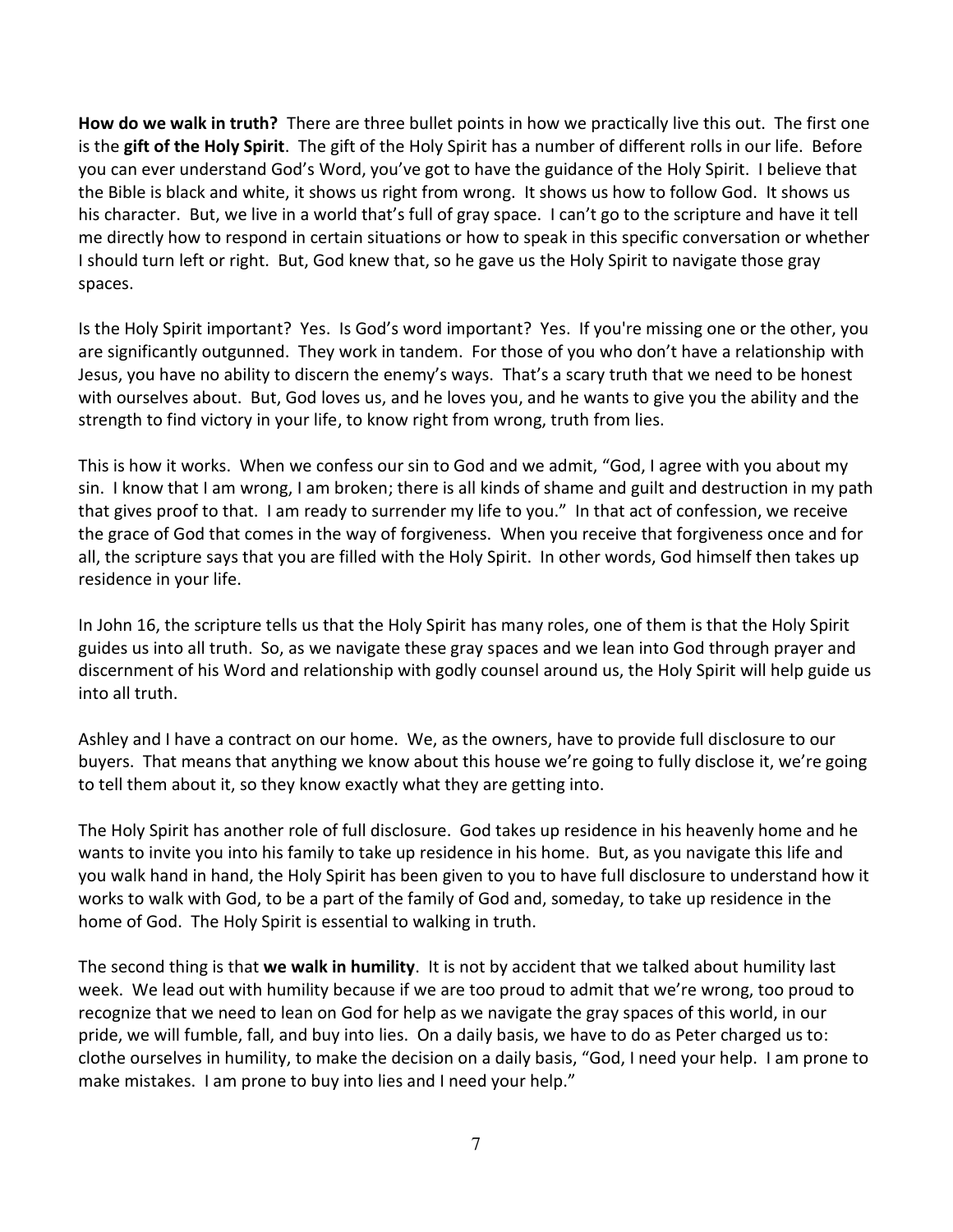Another thing that comes with humility is that when we make mistakes… Are we going to make mistakes? We are. There will be times in our life where we produce lies and other times where we believe lies, but in humility, when we go to God and we confess those things and we repent and turn from them, in that humility, we will be forgiven, set free, and he'll put our feet back on solid ground.

So, we have the gift of the Holy Spirit, we choose to walk in humility, and finally, **we saturate our heart and mind in truth**. The truth is found in God's Word. The Robbins Family Value – God's Word is truth. If you're looking for truth, God has laid it out before you, but we each have to take up personal responsibility that if this is truth and it comes from God, we've got to be able to handle it. We need to spend time in God's word, learning and understanding it. If that's a hard thing for you to get into, there are about 300 people in this congregation that are just hungry and chomping at the bit to come alongside you and spend time with you and help you in that process. Reach out for help and walk in truth.

The scripture talks about saturating your mind. Psalm 1 is one of my favorite Psalms and I love how the Psalm is kicked off in this way, It says, *[1](https://www.studylight.org/desk/?q=ps%201:1&t1=en_niv&sr=1) Blessed is the one who does not walk in step with the wicked or stand in the way that sinners take or sit in the company of mockers, [2](https://www.studylight.org/desk/?q=ps%201:2&t1=en_niv&sr=1) but whose delight is in the law of the Lord, and who meditates on his law day and night. [3](https://www.studylight.org/desk/?q=ps%201:3&t1=en_niv&sr=1) That person is like a tree planted by streams of water, which yields its fruit in season and whose leaf does not wither—whatever they do prospers. [4](https://www.studylight.org/desk/?q=ps%201:4&t1=en_niv&sr=1) Not so the wicked!*

As we go throughout our day, we should be so fixed on God's Word and his truth that we're running it through our minds on a regular basis, that we're filtering it through… The late, great Gary Smalley said, "You've got to run a thought process through your head thousands of times before it sinks down and becomes a part of your belief system out of which you act."

We've got to strategically and intentionally saturate our hearts and minds with the truth of God's Word.

As we walk in truth, let me give you this summation of this morning. The why: Why is truth so important? God is jealous for you. He wants to shower you in loving kindness. The what: The battle is real, the enemy is sinister, and we are susceptible. Finally, the how: How do we walk in truth? With the Holy Spirit as our guide, we walk in humility and soak in God's Word daily. God's Word is truth.

With that, I would like to invite the worship team out and I'm going to read one last scripture to you. Ephesians 2 says this, and this is truth and I want to speak this truth over our church this morning. *[1](https://www.studylight.org/desk/?q=eph%202:1&t1=en_nas&sr=1) And you were dead in your trespasses and sins, [2](https://www.studylight.org/desk/?q=eph%202:2&t1=en_nas&sr=1) in which you formerly walked according to the course of this world, according to the prince of the power of the air, of the spirit that is now working in the sons of disobedience. [3](https://www.studylight.org/desk/?q=eph%202:3&t1=en_nas&sr=1) Among them we too all formerly lived in the lusts of our flesh, indulging the desires of the flesh and of the mind, and were by nature children of wrath, even as the rest. [4](https://www.studylight.org/desk/?q=eph%202:4&t1=en_nas&sr=1) But God, being rich in mercy, because of His great love with which He loved us, [5](https://www.studylight.org/desk/?q=eph%202:5&t1=en_nas&sr=1) even when we were dead in our transgressions, made us alive together with Christ (by grace you have been saved), [6](https://www.studylight.org/desk/?q=eph%202:6&t1=en_nas&sr=1) and raised us up with Him, and seated us with Him in the heavenly places in Christ Jesus, [7](https://www.studylight.org/desk/?q=eph%202:7&t1=en_nas&sr=1) so that in the ages to come He might show the surpassing riches of His grace in kindness toward us in Christ Jesus.*